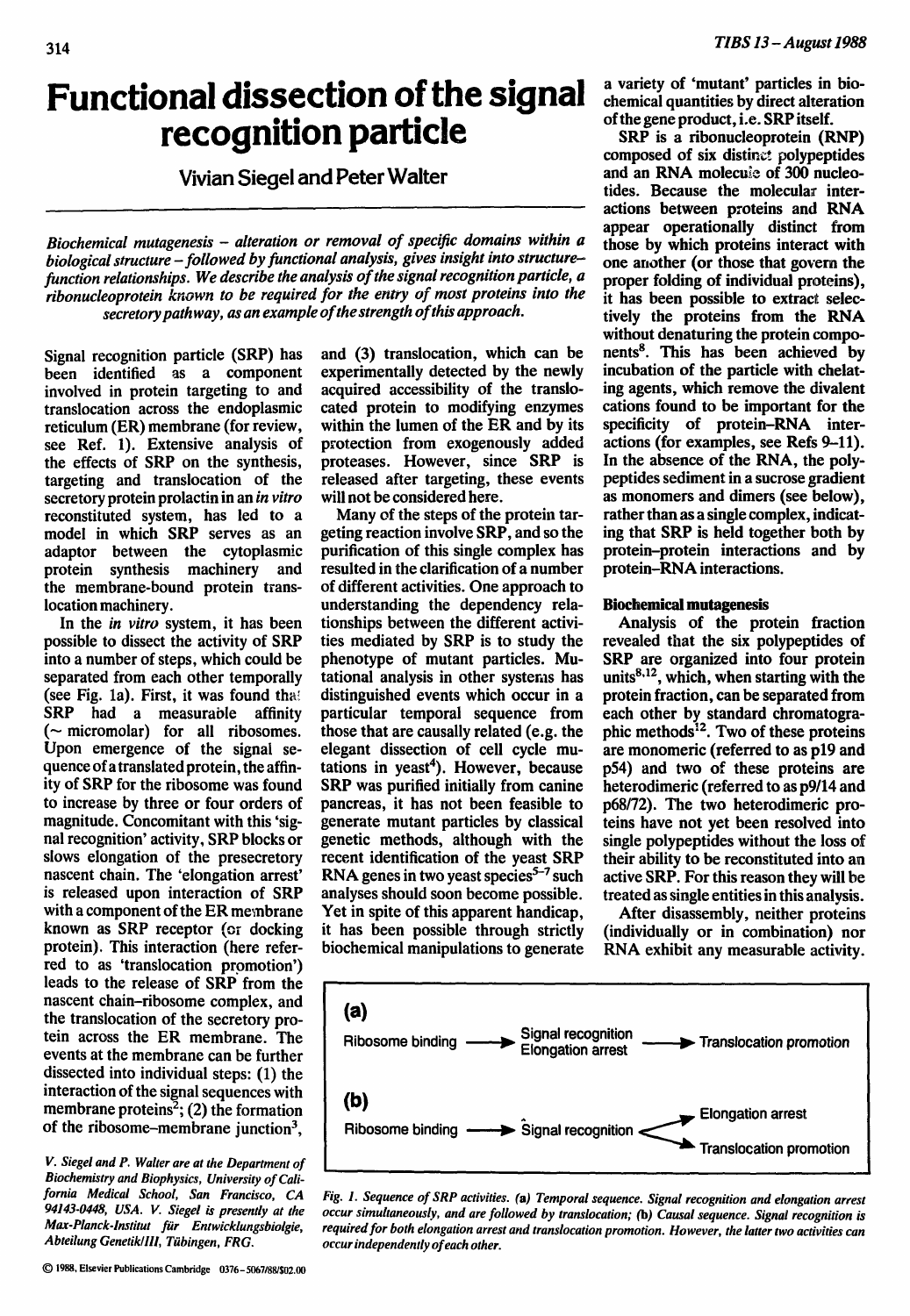

However, when the proteins are combined with the RNA in the presence of magnesium ions, a fully active particle is readily reconstituted indicating that none of the proteins has been significantly denatured by the fractionation procedure<sup>12</sup>. Most interestingly, three of the four proteins can be shown to bind to the RNA independently. The binding sites of each of these three RNA binding proteins is distinct. This has been determined by a combination of protein-RNA footprint analysis of individual reconstitutes $<sup>13</sup>$  and nuclease</sup> digestion and sucrose gradient sedimentation analysis of intact  $SRP<sup>14,15</sup>$ . Furthermore, it has been shown by sucrose gradient analysis on partially assembled particles that p54 becomes associated with the particle via an interaction with p19 (Ref. 8). This interaction is of special interest, since p19 and p54 show no affinity for one another in the absence of SRP RNA, and, as concluded from footprint analyses, p54 does not directly contact the RNA. Thus binding of p19 to SRP RNA must trigger a conformational change in p19 that now creates a high affinity binding site for p54, or conversely, interference with the pl9-SRP

RNA interaction by disassembly also interferes, albeit indirectly, with the binding of p19 to p54. The information on the structural relationship of SRP proteins and RNA has been incorporated into the model of SRP shown in Fig. 2.

Because three of the four proteins can bind to the RHA independently, it was possible to introduce a number of different alterations into the particle, which could be considered the biochemical equivalent of mutations in the particle, and to assay the activity of these mutant particles *in vitro.* For example, single proteins have been removed from the assembly mixture $^{12}$ , generating a series of particles that are the equivalent of a series of null alleles. In other experiments, cysteine residues of single proteins have been alkylated with the sulfhydryl alkylating agent Nethylmaleimide (NEM) 16. This reaction was performed after binding of the proteins to SRP RNA to protect cysteine residues that may be important for RNA binding, alkylation of which would affect SRP reassembly rather than function.

The functional analysis of mutant particles required that they could be prepared in biochemical quantities as a homogeneous population. In order to achieve this, the protein fractions had to be free of cross-contamination, and the modified proteins had to be saturated with modifications by alkylating all available cysteine residues. Since all SRP proteins contain multiple cysteine residues, it would have been virtually impossible to separate differently modified particles from one another if only a random subset of sulfhydryl groups were modified. Thus, since all accessible sulfhydryl groups of a given protein were modified, the equivalent of multiple  $-$  rather than single  $-$  point mutations was generated. More subtle alterations in the proteins may become possible once their genes are cloned.

#### **Reconstitution**

Given the inherent 'crudity' of this sort of analysis, it is perhaps surprising that many of these mutant particles have interpretable phenotypes. A selection of mutant particles generated and their phenotypes is summarized in Fig. 2.

Three distinguishable SRP activities have been measured: signal recognition, elongation arrest and transloca-